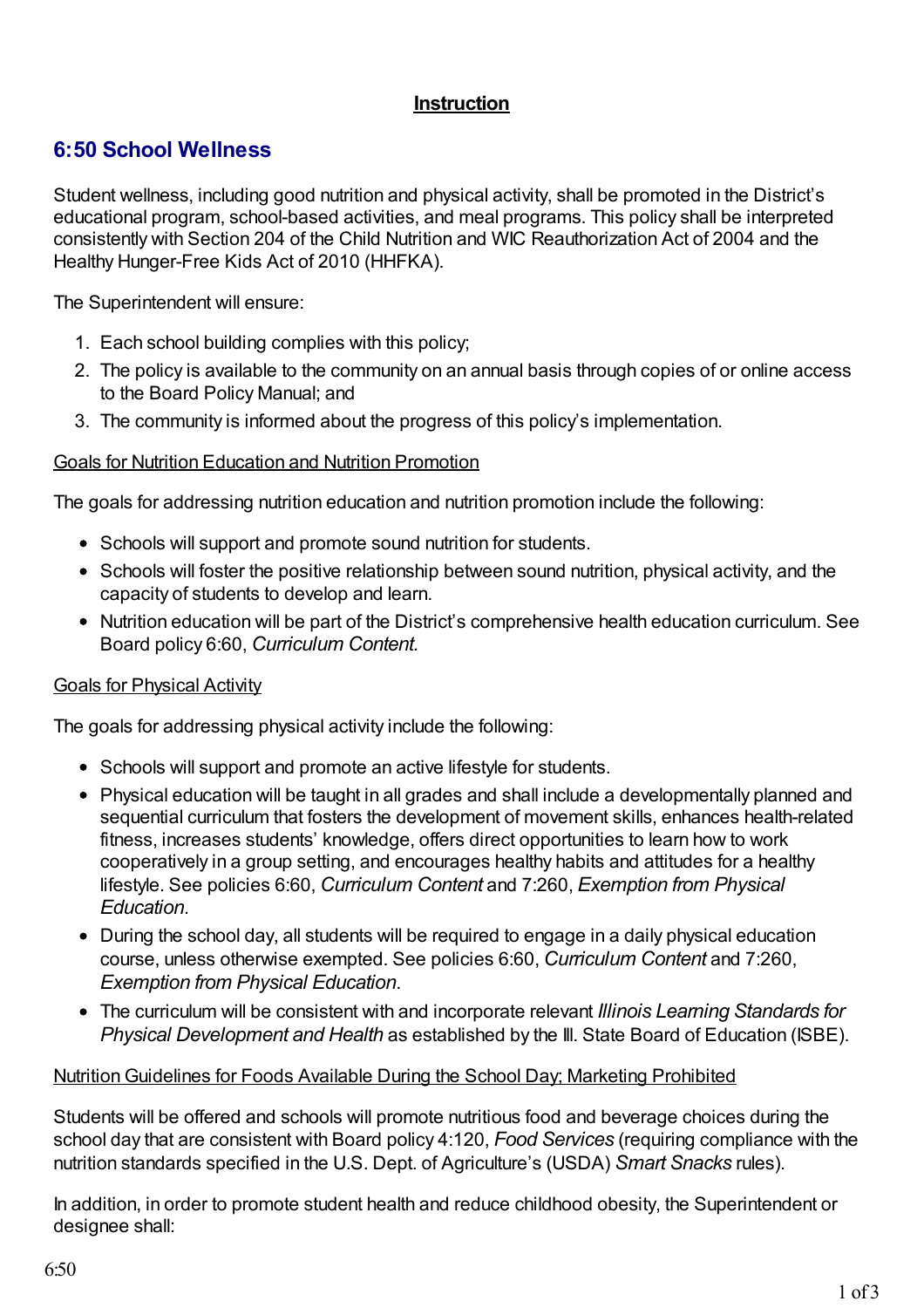- 1. Restrict the sale of *competitive foods*, as defined by the USDA, in the food service areas during meal periods;
- 2. Comply with all ISBE rules; and
- 3. Prohibit marketing during the school day of foods and beverages that do not meet the standards listed in Board policy 4:120, *Food Services*, i.e., in-school marketing of food and beverage items must meet *competitive foods* standards.

*Competitive foods* standards do not apply to foods and beverages available, but not sold in school during the school day; e.g., brown bag lunches, foods for classroom parties, school celebrations, and reward incentives.

#### Exempted Fundraising Day (EFD) Requests

All food and beverages sold to students on the school campuses of participating schools during the school day must comply with the "general nutrition standards for competitive foods" specified in federal law.

ISBE rules prohibit EFDs for grades 8 and below in participating schools.

The Superintendent or designee in a participating school may grant an EFD for grades 9 through 12 in participating schools. To request an EFD and learn more about the District's related procedure(s), contact the Superintendent or designee. The District's procedures are subject to change. The number of EFDs for grades 9 through 12 in participating schools is set by ISBE rule.

#### Guidelines for Reimbursable School Meals

Reimbursable school meals served shall meet, at a minimum, the nutrition requirements and regulations for the National School Lunch Program and/or School Breakfast Program.

# Unused Food Sharing Plan

In collaboration with the District's local health department, the Superintendent or designee will:

- 1. Develop and support a food sharing plan (Plan) for unused food that is focused on needy students.
- 2. Implement the Plan throughout the District.
- 3. Ensure the Plan complies with the Richard B. Russell National School Lunch Act, as well as accompanying guidance from the U.S. Department of Agriculture on the Food Donation Program.
- 4. Ensure that any leftover food items are properly donated to combat potential food insecurity in the District's community. *Properly* means in accordance with all federal regulations and State and local health and sanitation codes.

# **Monitoring**

At least every three years, the Superintendent shall provide implementation data and/or reports to the Board concerning this policy's implementation sufficient to allow the Board to monitor and adjust the policy (a triennial report). This triennial report must include without limitation each of the following:

- An assessment of the District's implementation of the policy
- The extent to which schools in the District are in compliance with the policy
- The extent to which the policy compares to model local school wellness policies